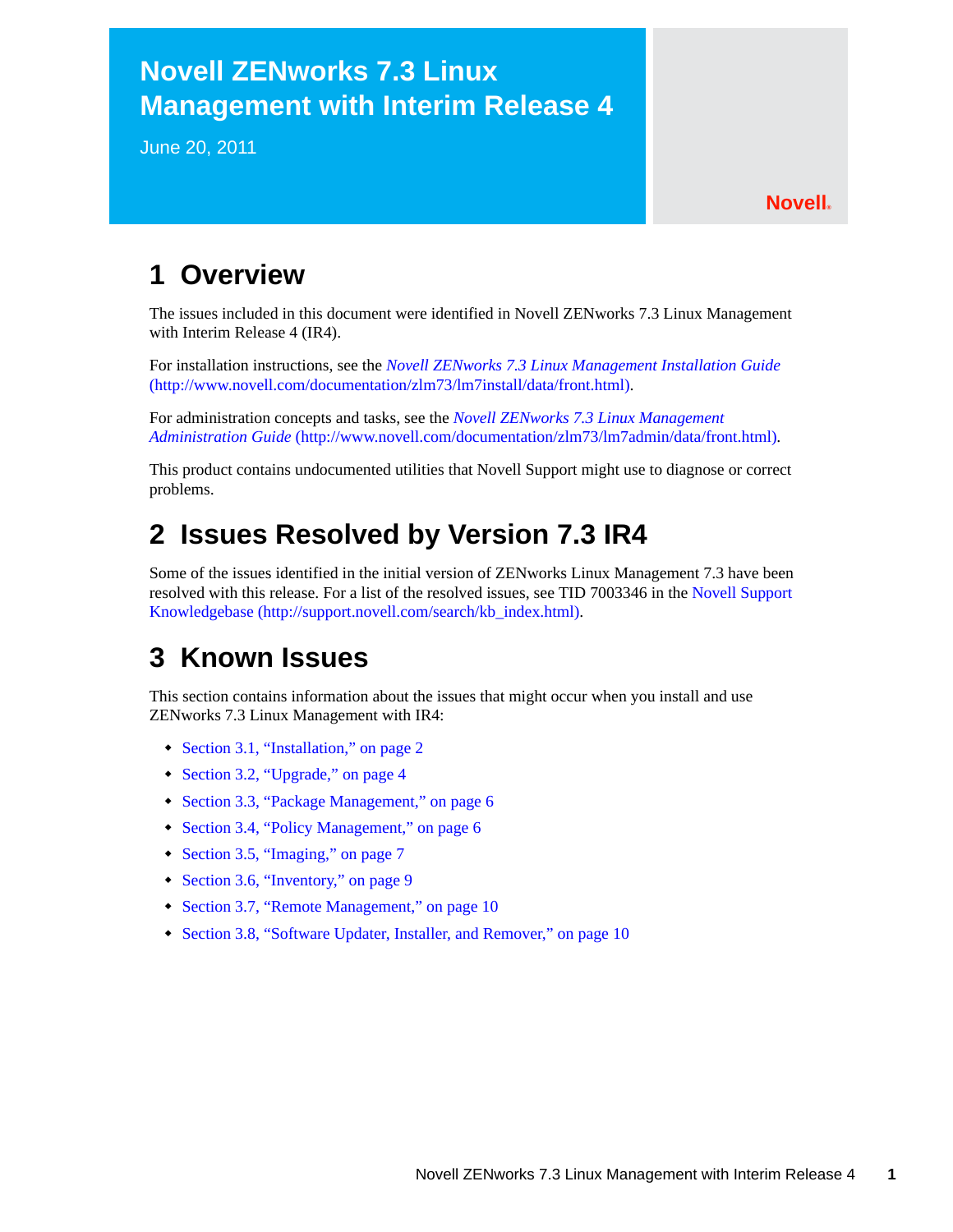## <span id="page-1-0"></span>**3.1 Installation**

This section contains information about the issues that might occur when you install ZENworks 7.3 Linux Management with IR4.

- Section 3.1.1, "An incorrect message is displayed on a SUSE Linux Enterprise Server 11 [device while configuring the ZENworks Server," on page 2](#page-1-1)
- [Section 3.1.2, "ZENworks 7.3 Linux Management with IR2 installation might fail on RHEL](#page-1-2)  [5.3 \(64-bit\) and RHEL 5.4 \(64-bit\) platforms," on page 2](#page-1-2)
- Section 3.1.3, "Unable to launch ZENworks Control Center after successfully configuring the [ZENworks Linux Management Server on a SLES 11 device," on page 3](#page-2-0)
- [Section 3.1.4, "Unable to capture or restore an image of RHEL 6 devices on an ext4 file](#page-2-1)  [system," on page 3](#page-2-1)
- [Section 3.1.5, "New installation of a ZENworks Linux Management 7.3 Server fails on a SLES](#page-2-2)  [11 SP1 device with SP1 updates or patches applied from the Novell Customer Center \(NCC\)](#page-2-2)  [update channel ," on page 3](#page-2-2)

#### <span id="page-1-1"></span>**3.1.1 An incorrect message is displayed on a SUSE Linux Enterprise Server 11 device while configuring the ZENworks Server**

The following incorrect error message is displayed on a SUSE Linux Enterprise Server (SLES) 11 device while configuring the ZENworks Server:

Failed to activate service https://srm-test-srv.labs.blr.novell.com: []

Workaround: Ignore the message. However, you can confirm the ZENworks Service status of the device by using the rug sl command.

#### <span id="page-1-2"></span>**3.1.2 ZENworks 7.3 Linux Management with IR2 installation might fail on RHEL 5.3 (64-bit) and RHEL 5.4 (64-bit) platforms**

The ZENworks Linux Management server installation might fail while installing components. The following is one of the error messages that is displayed:

```
Installing Component 9 of 10: ZENworks Agent
Installing ZENworks Agent
0%Traceback (most recent call last):
File "/mnt/zlm73ir2/Server/data/zlminstall.py", line 568, in ?
main()
File "/mnt/zlm73ir2/Server/data/zlminstall.py", line 441, in main
downloadID, transactID = zmd.transact(packages, None)
```
Workaround: Do the following on the device where you want to install ZENworks Linux Management:

- **1** Ensure that the ISO image to install ZENworks Linux Management server is locally available on the device.
- **2** Restart the ZENworks Linux Management installation program by running the ./zlminstall command.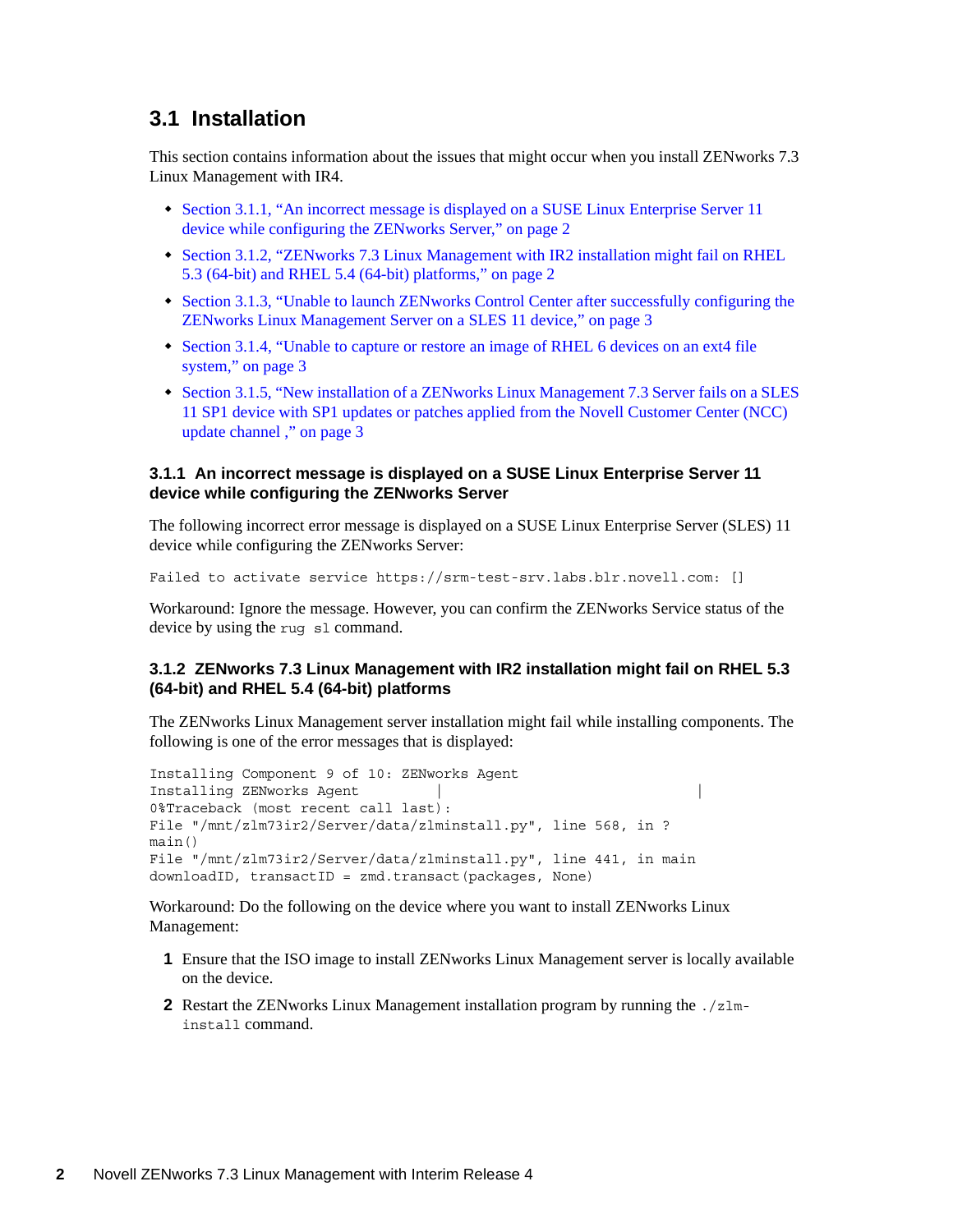### <span id="page-2-0"></span>**3.1.3 Unable to launch ZENworks Control Center after successfully configuring the ZENworks Linux Management Server on a SLES 11 device**

The following error occurs when you launch ZENworks Control Center after configuring the ZENworks Linux Management Server on a SLES 11 device:

Error : LifecycleException: Exception opening directory server connection: javax.naming.CommunicationException: localhost:389 [Root exception is java.net.ConnectException: Connection refused]

This issue occurs because the loopback IP address 127.0.0.2 in the /etc/hosts file precedes the network IP address that was configured during the SLES 11 installation. Because of this, the ZENworks Linux Management Server tries to communicate with eDirectory by using the default port 389 instead of the actual port 10389.

#### Workaround:

- **1** In the /etc/hosts file, do one of the following:
	- Comment or remove the loopback IP address 127.0.0.2
	- Move the Loopback IP address 127.0.0.2 to come after the configured IP address.

If you select the *Write hostname to etc/host* option in YaST, the loopback IP address 127.0.0.2 is added after the configured IP address.

- **2** Restart the ZENworks Linux Management services by using the zlm-config --restart command.
- **3** Run the zlm-config command again on the device where the ZENworks Linux Management Server is installed.

#### <span id="page-2-1"></span>**3.1.4 Unable to capture or restore an image of RHEL 6 devices on an ext4 file system**

By default, the RHEL 6 installation creates a partition with the ext4 file system . The Imaging component of ZENworks Linux Management Agent is not supported on the ext4 file system.

Workaround: You must perform a customized installation of RHEL 6 with the ext3 file system, so that you can capture or restore the images.

#### <span id="page-2-2"></span>**3.1.5 New installation of a ZENworks Linux Management 7.3 Server fails on a SLES 11 SP1 device with SP1 updates or patches applied from the Novell Customer Center (NCC) update channel**

During ZENworks Linux Management Server installation, configuration of the new eDirectory instance fails because of SP1 kernel update packages.

Workaround: Devices should be either at the SLES 11 SP1 level or updated without the SP1 kernel updates or patches available from the Novell Update repository through NCC. Applying SP1 or later kernel updates breaks some native eDirectory utilities on ZENworks Linux Management Primary or Secondary Server installed on SLES 11 platform.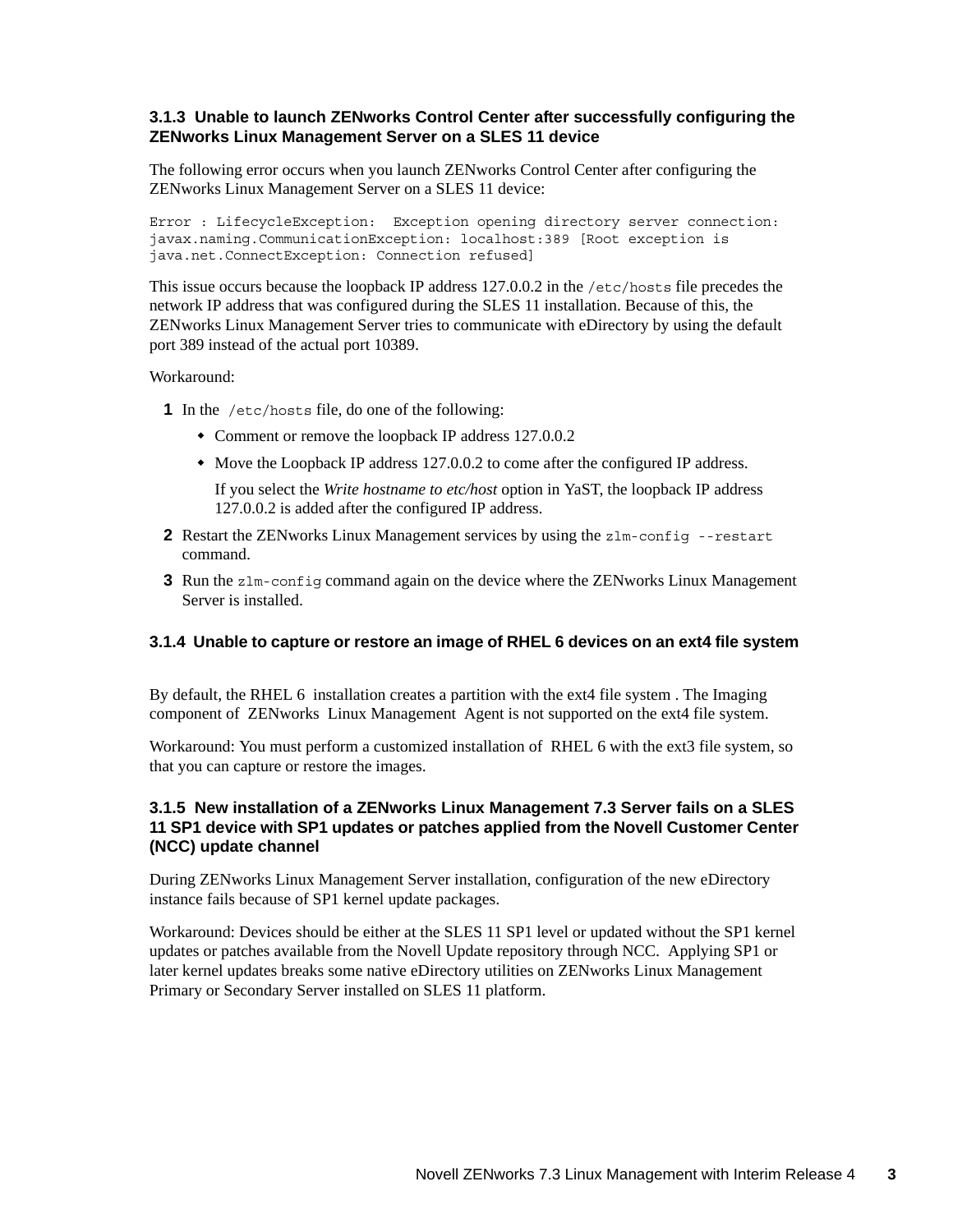# <span id="page-3-0"></span>**3.2 Upgrade**

This section contains information about the issues that might occur when you upgrade to ZENworks 7.3 Linux Management with IR3 from a previous release:

- Section 3.2.1, "Upgrading from SLES 10 to SLES 11 or SLED 10 to SLED 11 by using [ZENworks 7.3 Linux Management is not supported," on page 4](#page-3-1)
- [Section 3.2.2, "Upgrading to ZENworks 7.3 Linux Management fails if the system language is](#page-3-2)  [French or German," on page 4](#page-3-2)
- [Section 3.2.3, "Unable to manually upgrade from ZENworks 7.3 Linux Management or](#page-3-3)  [ZENworks 7.3 Linux Management with Hot Patch 1 to ZENworks 7.3 Linux Management with](#page-3-3)  [IR2," on page 4](#page-3-3)
- [Section 3.2.4, "The Event based schedule for bundles becomes uneditable after upgrading from](#page-4-0)  [an earlier version of ZENworks Linux Management to ZENworks 7.3 Linux Management," on](#page-4-0)  [page 5](#page-4-0)
- [Section 3.2.5, "Unable to patch the RHEL devices if you assign the bundles that are mirrored](#page-4-1)  [from the RHN repository or from the RES catalogs in the NU repository," on page 5](#page-4-1)
- [Section 3.2.6, "Unable to register the SLES or SLED 11 managed device to the ZENworks 7.3](#page-4-2)  [Linux Management Secondary Server with IR1, IR2, or IR3 installed," on page 5](#page-4-2)

#### <span id="page-3-1"></span>**3.2.1 Upgrading from SLES 10 to SLES 11 or SLED 10 to SLED 11 by using ZENworks 7.3 Linux Management is not supported**

An online upgrade from SLES 10 to SLES 11 or from SUSE Linux Enterprise Desktop (SLED) 10 to SLED 11 is currently not supported by SUSE Linux Enterprise. Therefore, upgrading SLES 10 or SLED 10 by using ZENworks Linux Management to SLES 11 or SLED 11 is also not supported. To upgrade SLES 10 or SLED 10 that has ZENworks Linux Management installed to SLES 11 or SLED 11, see the TID 7002790 at [Novell Support](http://www.novell.com/support/) (http://www.novell.com/support/).

## <span id="page-3-2"></span>**3.2.2 Upgrading to ZENworks 7.3 Linux Management fails if the system language is French or German**

Workaround: Before upgrading to ZENworks 7.3 Linux Management, change the system language to either English, Spanish, or Portugal. For more information on how to upgrade to ZENworks 7.3 Linux Management, see "Upgrading to ZENworks 7.3 Linux Management" in the *Novell ZENworks 7.2 7.3 Linux Management Installation Guide*.

#### <span id="page-3-3"></span>**3.2.3 Unable to manually upgrade from ZENworks 7.3 Linux Management or ZENworks 7.3 Linux Management with Hot Patch 1 to ZENworks 7.3 Linux Management with IR2**

When you try to manually upgrade a ZENworks 7.3 Linux Management or ZENworks 7.3 Linux Management with Hot Patch 1 server to ZENworks 7.3 Linux Management with IR2, the upgrade fails with the following error message if the server was originally upgraded from ZENworks 7.2 Linux Management:

IOError: [Errno 2] No such file or directory: '/etc/nds.conf'

The failure occurs because the default path of the eDirectory 8.8 configuration file, nds.conf, is changed from /etc to /etc/opt/novell/eDirectory/conf when you upgrade from ZENworks 7.2 Linux Management to ZENworks 7.3 Linux Management.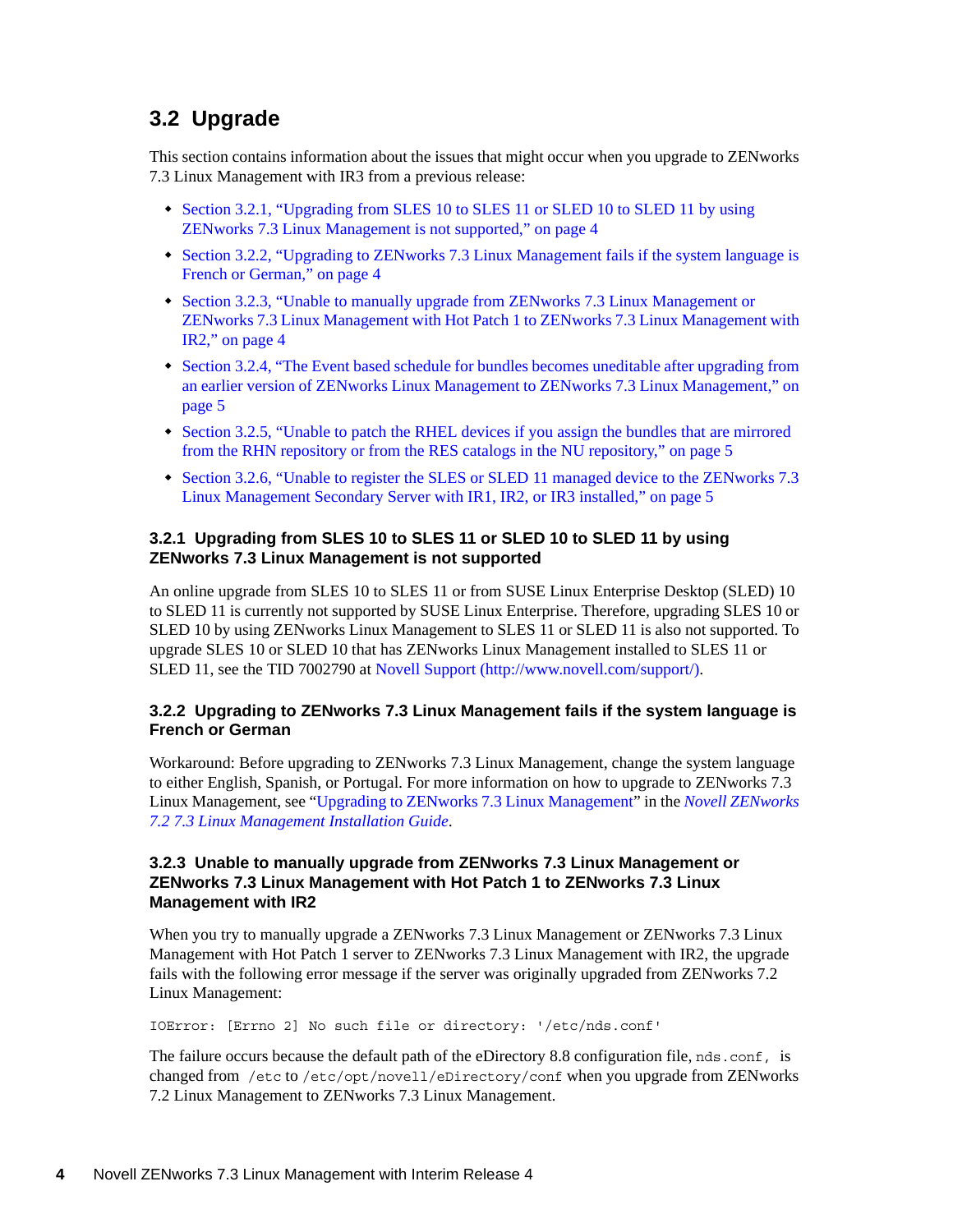Workaround: Do the following on the ZENworks 7.3 Linux Management server:

**1** Run the following as a bash script:

```
/etc/init.d/ndsd stop
mv /etc/opt/novell/eDirectory/conf/nds.conf /etc
sed -i "s~/etc/opt/novell/eDirectory/conf~/etc~g" /etc/opt/novell/
eDirectory/conf/.edir/instances.0 
/etc/init.d/ndsd start
```
**2** Run the ./zlm-upgrade command to manually upgrade to ZENworks 7.3 Linux Management with IR2.

### <span id="page-4-0"></span>**3.2.4 The Event based schedule for bundles becomes uneditable after upgrading from an earlier version of ZENworks Linux Management to ZENworks 7.3 Linux Management**

The Event based schedule is not supported in ZENworks 7.3 Linux Management.

Workaround: After upgrading to ZENworks 7.3 Linux Management, manually change the schedule to *Date Specific* or *Relative to Refresh*. For more information on how to edit the schedule, see "Editing Bundles" in the *Novell ZENworks 7.27.3 Linux Management Administration Guide*.

#### <span id="page-4-1"></span>**3.2.5 Unable to patch the RHEL devices if you assign the bundles that are mirrored from the RHN repository or from the RES catalogs in the NU repository**

The following error message is displayed during the installation of bundles that are mirrored from the RHN repository or from the RES catalogs in the NU repository:

error: %postun(rhnsd-4.6.1-1.el5.i386) scriptlet failed, exit status

During the bundle install, the existing version of the rhnsd package cannot be removed because the RPM uninstall script fails. Therefore the rhnsd package cannot update to the newer version that is available in the bundle.

Workaround: Do the following to successfully patch the RHEL devices:

- **1** From ZENworks Control Center, manually remove the new version of the rhnsd package from the assigned bundle.
- **2** Deploy the newer version of the bundle. This skips the installation of the newer version of the rhnsd package on the device.

For more information on how to upgrade the rhnsd package on the device to the new version, see the [Red Hat Knowledgebase](http://kbase.redhat.com/faq/docs/DOC-19442) (http://kbase.redhat.com/faq/docs/DOC-19442).

#### <span id="page-4-2"></span>**3.2.6 Unable to register the SLES or SLED 11 managed device to the ZENworks 7.3 Linux Management Secondary Server with IR1, IR2, or IR3 installed**

On the ZENworks Linux Management Secondary Server, the file containing the Operating System target platform definition (ostargets.xml) is not automatically generated after its configuration. On upgrade, the ostargets.xml file should be available in the  $/var/opt/novell/zenworks/$ lib/www directory on the ZENworks Linux Management Secondary Servers.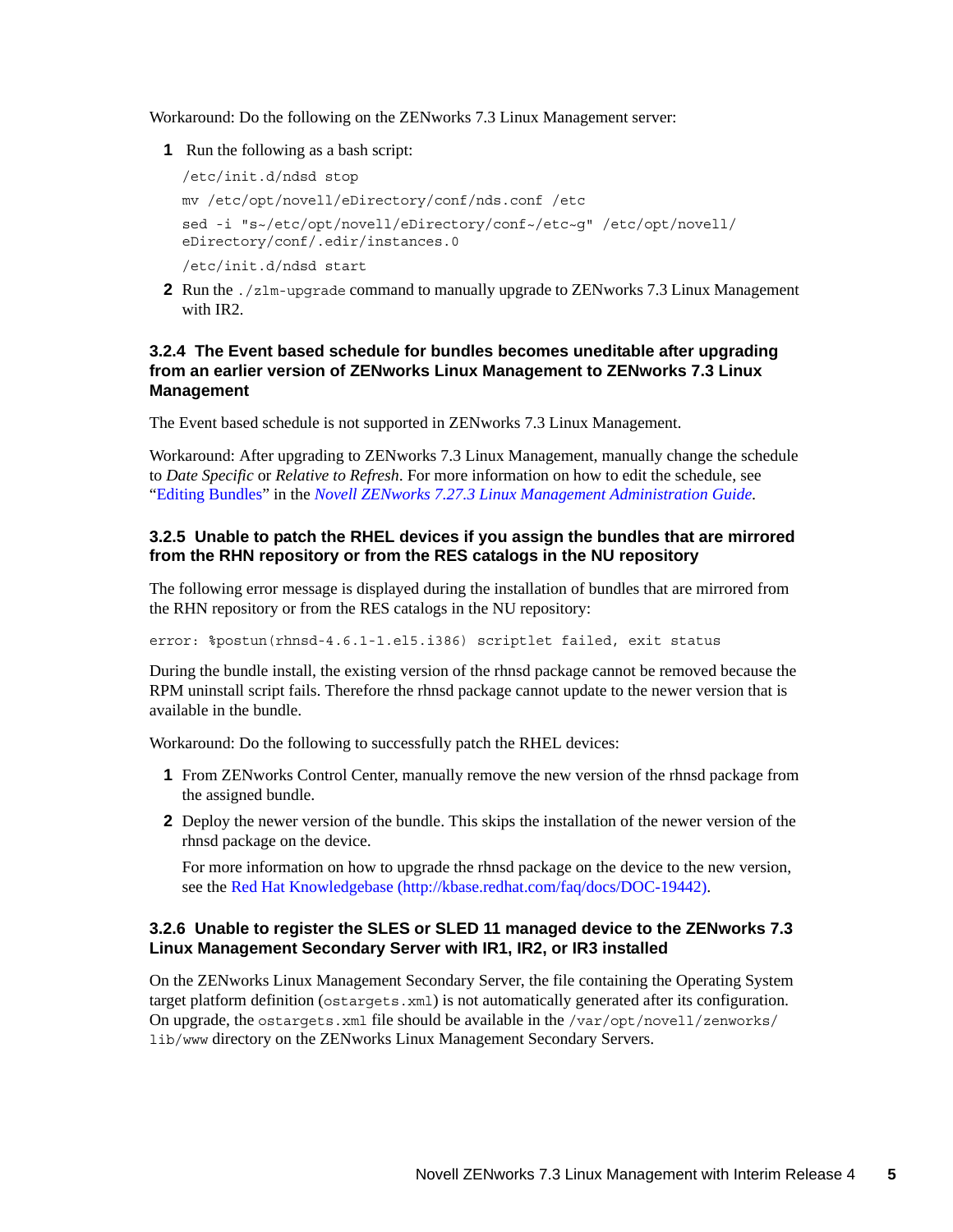Workaround: Do the following:

- **1** Manually copy ostargets.xml from /var/opt/novell/zenworks/lib/www/ on the ZENworks Primary Server to /var/opt/novell/zenworks/lib/www/ on the Secondary Server.
- **2** At the server console prompt, change the ownership of ostargets, xml to zenworks by running the following command:

chown zenworks:zenworks /var/opt/novell/zenworks/lib/www/ostargets.xml

# <span id="page-5-0"></span>**3.3 Package Management**

This section contains information about the issues that might occur when you use the Package Management features of ZENworks Linux Management:

- [Section 3.3.1, "Wildcard characters do not work when executing a bundle-list command from](#page-5-2)  [zlman," on page 6](#page-5-2)
- [Section 3.3.2, "Some pattern, patch, and product rug commands are not supported," on page 6](#page-5-3)
- [Section 3.3.3, "Package Update shows an incorrect status when a bundle is assigned to a server](#page-5-4)  [or workstation group," on page 6](#page-5-4)

## <span id="page-5-2"></span>**3.3.1 Wildcard characters do not work when executing a bundle-list command from zlman**

The use of wildcard characters using the bundle-list (bl) command to list bundles is not currently supported.

#### <span id="page-5-3"></span>**3.3.2 Some pattern, patch, and product rug commands are not supported**

A few pattern, patch, and product rug commands are not supported on SLES 9, RHEL, and Novell Linux Desktop.

#### <span id="page-5-4"></span>**3.3.3 Package Update shows an incorrect status when a bundle is assigned to a server or workstation group**

This might occur because the bundle is assigned to a device group and not directly to the device.

Workaround: None.

# <span id="page-5-1"></span>**3.4 Policy Management**

This section contains information about the issues that might occur when you use the Policy Management features of ZENworks Linux Management:

- [Section 3.4.1, "SUSE Linux Enterprise Desktop policy issues," on page 7](#page-6-1)
- [Section 3.4.2, "The system area of the SLED 10 SP1 / SP3 managed device disappears when](#page-6-2)  [you try to remove the system menus by using the SLED policy," on page 7](#page-6-2)
- [Section 3.4.3, "The previous settings of a SLED policy are not restored on SLED devices after](#page-6-3)  [reenforcing the policy," on page 7](#page-6-3)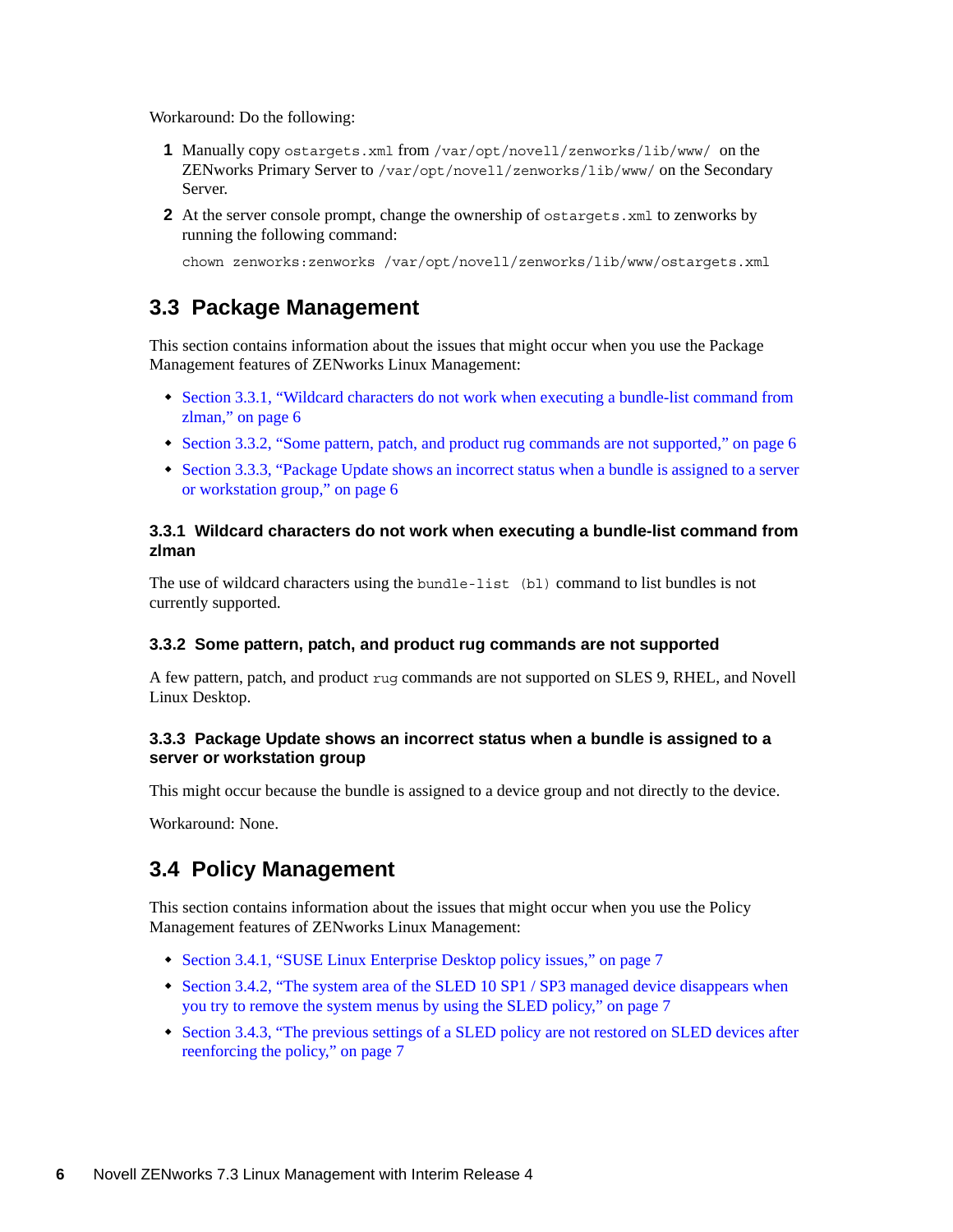## <span id="page-6-1"></span>**3.4.1 SUSE Linux Enterprise Desktop policy issues**

If you configure the SUSE Linux Enterprise Desktop policy for a SLED 10 managed device, you might encounter the following issues:

- The *Disable Launcher Creation* option does not work.
- If you try to remove an option that is selected in the *Show* drop-down list of the main menu file area, the main menu fails to appear. Also, if you try to unassign the policy from the managed device, the main menu still fails to appear.

Workaround: If the main menu fails to appear on unassigning the policy:

- 1. Ensure that the policy is removed from the device by refreshing the managed device and logging in to the device again.
- 2. On the managed device, right-click the panel, click *Add to Panel*, select *Main Menu* from the *Add to Panel* list, then click *Add*.

### <span id="page-6-2"></span>**3.4.2 The system area of the SLED 10 SP1 / SP3 managed device disappears when you try to remove the system menus by using the SLED policy**

If you enforce the SLED policy that is configured to remove the system menus from the system area, the system area on the SLED 10 SP1 / SP3 managed device disappears.

Workaround: Delete the /.local/share/gnome-main-menu/system-items.xbel file from the home directory of the user who has logged in to the device.

#### <span id="page-6-3"></span>**3.4.3 The previous settings of a SLED policy are not restored on SLED devices after reenforcing the policy**

If you deselect the *Favorite Applications Configuration* check box in the SLED policy on SLED 10 and SLED 11 devices, then reenforce the policy, the previous settings are not restored.

Workaround: After reenforcing the policy on the managed device, delete the .local/share/ gnome-main-menu/applications.xbel file from the home directory of the user who has logged in to the device.

# <span id="page-6-0"></span>**3.5 Imaging**

This section contains information about the issues that might occur when you use the Imaging features of ZENworks Linux Management:

- [Section 3.5.1, "After installing ZENworks Linux Management on a server, some image safe](#page-7-0)  [data is missing or incorrect," on page 8](#page-7-0)
- [Section 3.5.2, "The imaging server does not support double-byte characters in the name of the](#page-7-1)  [image file," on page 8](#page-7-1)
- [Section 3.5.3, "zislnx fails to shut down on RHEL 3 devices," on page 8](#page-7-2)
- [Section 3.5.4, ""Error: Could not create linux symbolic link" when restoring extracted add-on](#page-7-3)  [image," on page 8](#page-7-3)
- [Section 3.5.5, "Not able to get into the utility partition after applying a configuration bundle on](#page-7-4)  [a Dell PE700 device," on page 8](#page-7-4)
- [Section 3.5.6, "ZENworks Linux Management Imaging fails on a VMware server," on page 8](#page-7-5)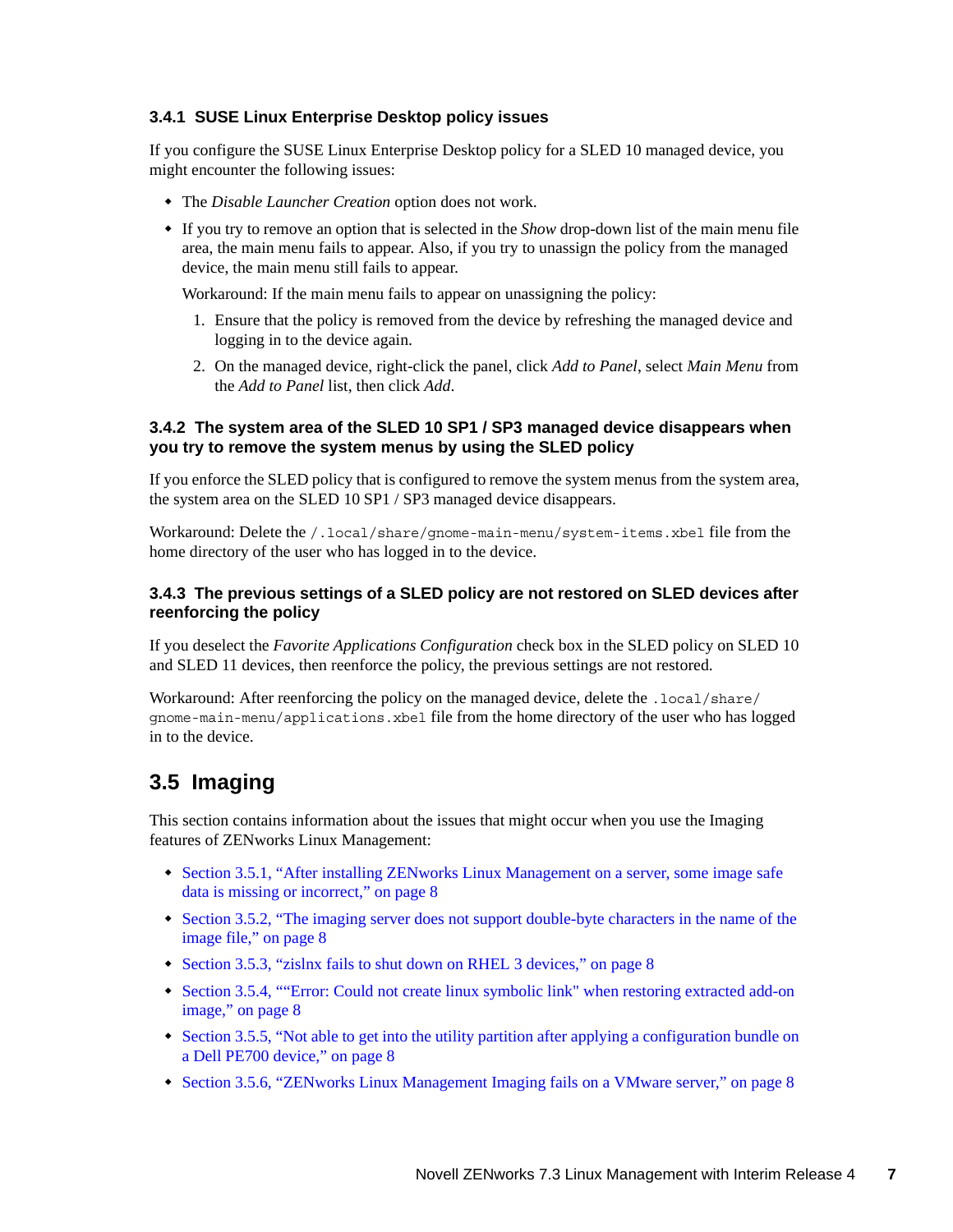## <span id="page-7-0"></span>**3.5.1 After installing ZENworks Linux Management on a server, some image safe data is missing or incorrect**

If you take an image of a server just after installing ZENworks Linux Management (that is, before zislnx-start has a chance to run again at boot), the image is restored with an incorrect network configuration and hostname.

Workaround: After completing the server installation, execute /etc/init.d/novell-zislnx start.

This issue does not affect installation of the ZENworks Agent on a managed device.

### <span id="page-7-1"></span>**3.5.2 The imaging server does not support double-byte characters in the name of the image file**

The Imaging engine does not support double-byte characters in image filenames. The ZENworks Control Center allows you to enter a double-byte character, but the Imaging Server does not recognize it. Therefore, do not use double-byte characters in the names of image files.

## <span id="page-7-2"></span>**3.5.3 zislnx fails to shut down on RHEL 3 devices**

On Red Hat Enterprise Linux 3 (RHEL 3) devices, using the /etc/init.d/novell-zislnx stop command fails to shut the service down. At some later time, the device then fails to respond to a soft reboot, and must be cold-booted.

The error message displayed when running /etc/init.d/novell-zislnx stop is incorrect, because RHEL 3 does not follow LSB standards.

Workaround: Do not use the /etc/init.d/novell-zislnx stop command. Normally, you would not run this command, because when /etc/init.d/novell-zislnx is run from either a bash prompt or at boot-up, it runs once then stops itself.

## <span id="page-7-3"></span>**3.5.4 "Error: Could not create linux symbolic link" when restoring extracted add-on image**

The use of a symbolic link is not supported in add-on images if the link's location does not exist on the device where the add-on image is extracted.

#### <span id="page-7-4"></span>**3.5.5 Not able to get into the utility partition after applying a configuration bundle on a Dell PE700 device**

The Dell utility partition relies on its version of the MBR (master boot record) to function correctly. Grub also uses the MBR for its boot loader. If you install the Dell utility partition, then install the Linux operating system, the Dell version of the MBR is overwritten by the grub version. Instructions to remedy this problem are found in "Creating Dell Configuration Bundles" in the *Novell ZENworks 7.27.3 Linux Management Administration Guide*.

However, the instructions do not work for Dell PE700 devices. For Dell PE700 devices, there is no workaround.

#### <span id="page-7-5"></span>**3.5.6 ZENworks Linux Management Imaging fails on a VMware server**

If you try boot a VMware server from the CD or DVD, or a ZENworks partition, the preboot services fail with the following message: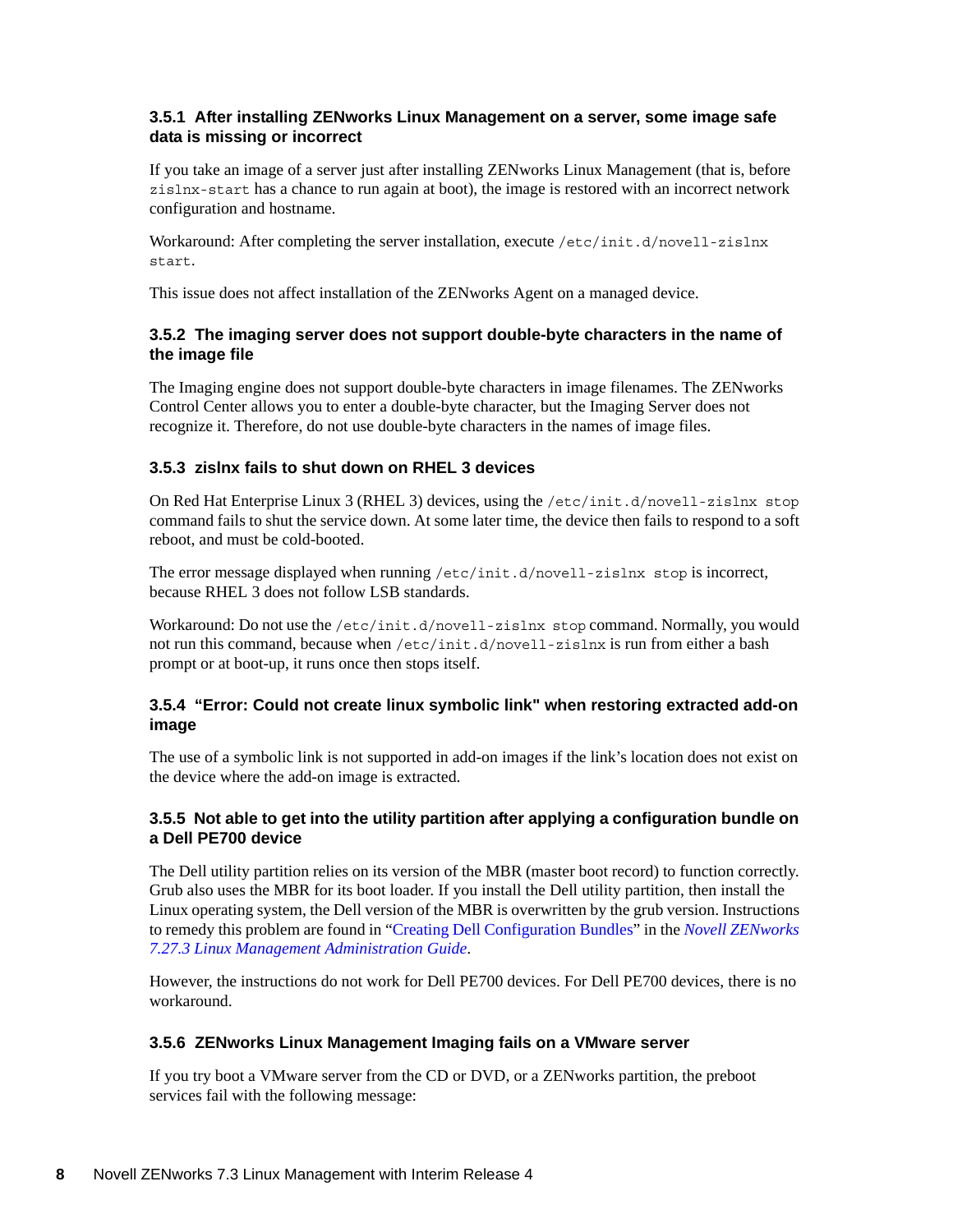Can't find ZEN install channel, invoking manual install

Workaround: Use a USB device to boot a VMware server.

## <span id="page-8-0"></span>**3.6 Inventory**

This section contains information about the issues that might occur when you use the Inventory features of ZENworks Linux Management:

- [Section 3.6.1, "Hardware Inventory fails to report some information," on page 9](#page-8-1)
- Section 3.6.2, "CPU-based registration rules might fail for a few Intel Pentium processors," on [page 9](#page-8-2)
- [Section 3.6.3, "A ZENworks Linux Management agent running on VMware might report an](#page-8-3)  [incorrect processor family description on some hardware models such as Dell Optiplex 755,"](#page-8-3)  [on page 9](#page-8-3)

#### <span id="page-8-1"></span>**3.6.1 Hardware Inventory fails to report some information**

- A hardware inventory currently does not report some items, such as power supply, for any type of device. For Red Hat machines, items such as floppy and monitor are not recognized.
- On SLES 9, Novell Linux Desktop, and Open Enterprise Server managed devices, the hardware probe using the hwinfo utility might unload the lp module and consequently remove the printer device.

Workaround: Download and install the updates for the hwinfo utility. For detailed information on how to obtain the updates, see the [Novell Support Web site](http://support.novell.com/techcenter/psdb/625a8580c15ecc6e9aad85d05772ae67.html) (http://support.novell.com/ techcenter/psdb/625a8580c15ecc6e9aad85d05772ae67.html).

 The hardware Inventory Scanner fails to capture the network adapter information for managed devices on S390X hardware.

Workaround: None

#### <span id="page-8-2"></span>**3.6.2 CPU-based registration rules might fail for a few Intel Pentium processors**

If you create a CPU-based registration rule to filter Intel Pentium processors for registering the managed device to the server, the Inventory Scanner utility (hwinfo) captures the CPU model name as "Pentium(R) 4 processor 2800 MHz" instead of "Intel(R) Pentium(R) 4 CPU 2.80GHz" for some machines; the prefix Intel is omitted. Consequently, the registration of the device to the server might fail.

Workaround: None.

#### <span id="page-8-3"></span>**3.6.3 A ZENworks Linux Management agent running on VMware might report an incorrect processor family description on some hardware models such as Dell Optiplex 755**

Workaround: None: The VMware system BIOS stores incorrect information about the processor family, which is retrieved by the hwinfo utility used in the ZENworks Linux Management hardware inventory.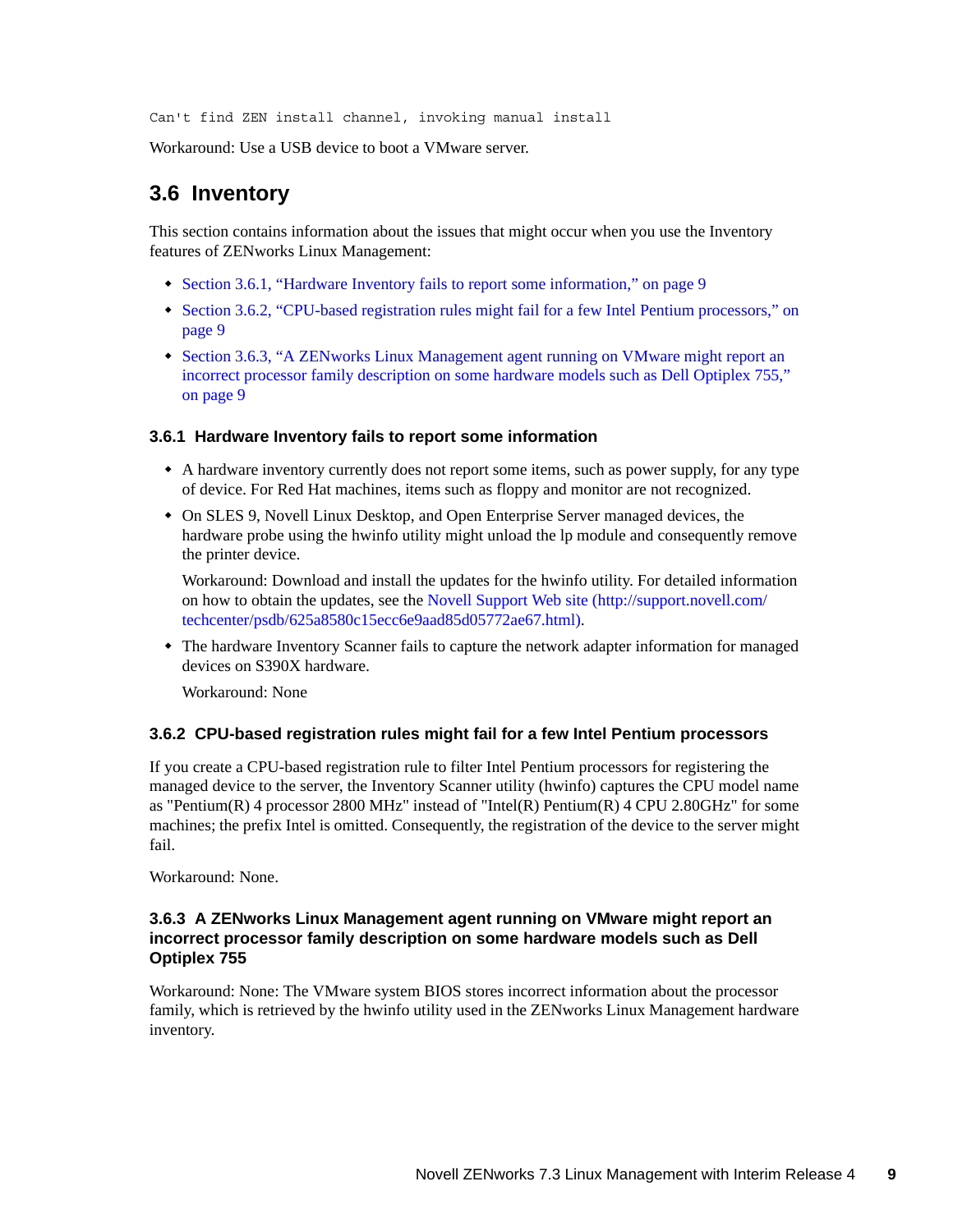# <span id="page-9-0"></span>**3.7 Remote Management**

This section contains information about the issues that might occur when you use the Remote Management features of ZENworks Linux Management:

- [Section 3.7.1, "A grey screen is displayed when you start the Remote Login operation," on](#page-9-2)  [page 10](#page-9-2)
- [Section 3.7.2, "The Remote Management -VNC applet sometimes hangs when starting a](#page-9-3)  [remote management session," on page 10](#page-9-3)

#### <span id="page-9-2"></span>**3.7.1 A grey screen is displayed when you start the Remote Login operation**

When you start the Remote Login operation on a managed device, the launched session shows only a grey screen with an X cursor because XDMCP is not enabled on the managed device.

Workaround: On the managed device, do the following:

- **1** Manually enable XDMCP by executing the novell-rm-fixrl.sh script from a console session as mentioned below:
	- **On SLES 10 and SLED 10:** Execute /usr/bin/novell-rm-fixrl.sh -dm xdm -cf /etc/opt/gnome/xdm/xdm.conf enable.
	- **On SLES 9 and Novell Linux Desktop:** Execute /opt/novell/zenworks/bin/ novell-rm-fixrl.sh -dm xdm -cf /etc/opt/gnome/xdm/xdm.conf enable.
	- **On RHEL:** Execute /opt/novell/zenworks/bin/novell-rm-fixrl.sh -dm gdm cf /etc/X11/gdm/gdm.conf enable.
- **2** Start the Remote Login operation.

#### <span id="page-9-3"></span>**3.7.2 The Remote Management -VNC applet sometimes hangs when starting a remote management session**

When starting a remote management session, the Remote Management -VNC applet randomly hangs.

Workaround: Stop and restart all running browser sessions, then retry the remote management session.

## <span id="page-9-1"></span>**3.8 Software Updater, Installer, and Remover**

This section contains information about the issues that might occur when you use zen-installer, zenremover, or zen-updater in ZENworks 7.3 Linux Management.

- [Section 3.8.1, "zen-installer, zen-remover and zen-updater fail with a mono-lib exception on a](#page-9-4)  [RHEL5 64-bit managed device," on page 10](#page-9-4)
- [Section 3.8.2, "Unable to launch zen-installer, zen-remover, and zen-updater on the RHEL 6](#page-10-0)  [\(64-bit\) device with the ZENworks Linux Management Agent installed," on page 11](#page-10-0)

#### <span id="page-9-4"></span>**3.8.1 zen-installer, zen-remover and zen-updater fail with a mono-lib exception on a RHEL5 64-bit managed device**

If you start zen-installer, zen-remover, and zen-updater from the command line on a RHEL5 64-bit managed device, it throws a traceback error with a mono-lib exception.